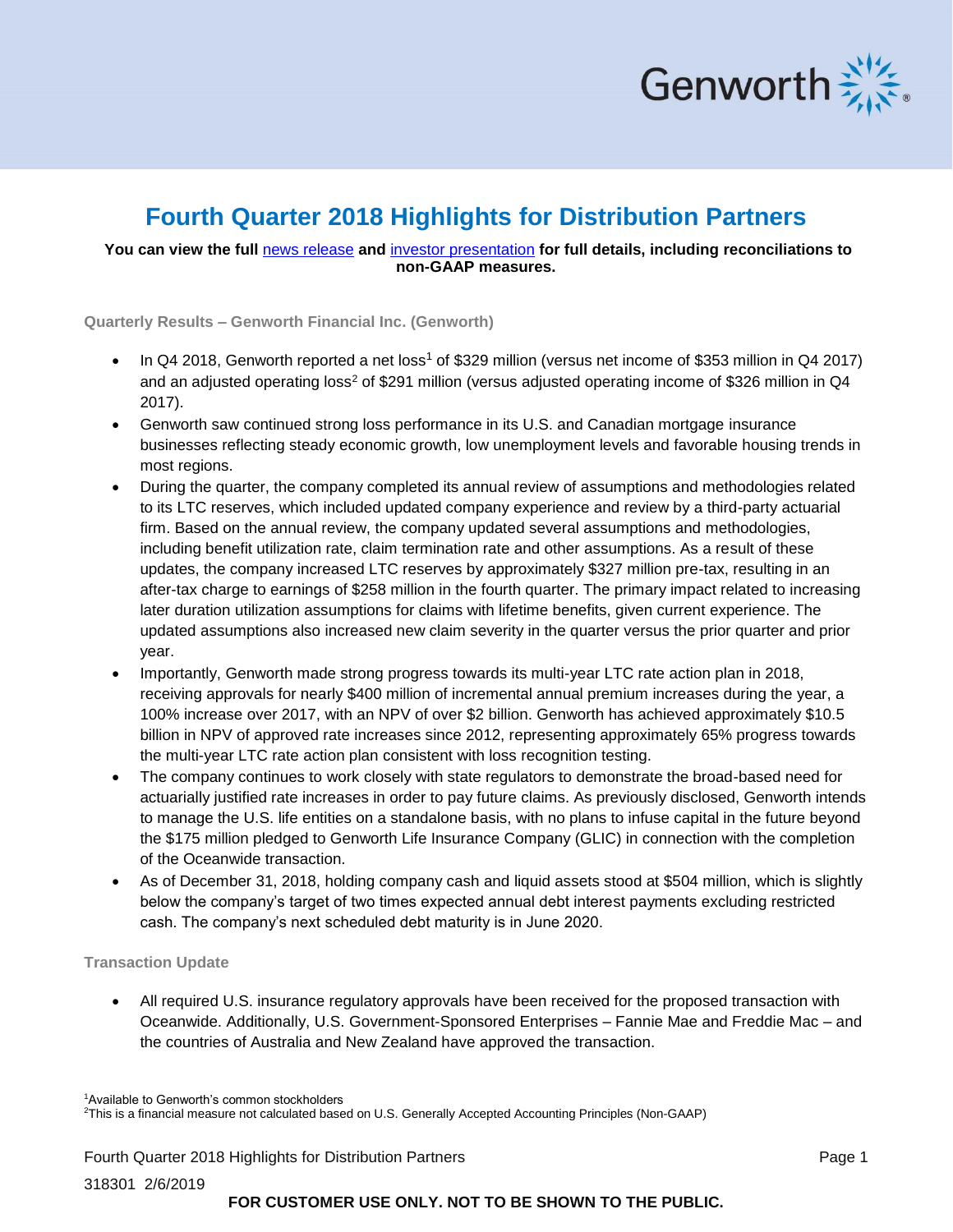- Genworth remains actively engaged with regulators to secure the remaining approvals from the U.S. Financial Industry Regulatory Authority (FINRA) and Canada. Genworth's discussions with Canada have been centered around national security matters, including data protections and the safeguarding of our customers' personally identifiable information, consistent with the Enhanced Data Security Program that Genworth and Oceanwide have undertaken in connection with the clearance of the transaction by CFIUS. We hope to be able to reach an agreement with Canada soon.
- In addition, Oceanwide will need to receive clearance in China for currency conversion and the transfer of funds.
- Both Genworth and Oceanwide remain committed to the transaction, which represents the greatest and most certain value for our stockholders. To that end, Oceanwide reaffirmed its commitment to the transaction, including the \$1.5 billion contribution to Genworth over time following the consummation of the transaction. The first tranche of \$500 million is expected to be contributed by March 31, 2019, with the remainder expected to be contributed by the end of 2019.
- In consideration of pending regulatory reviews and the upcoming Chinese New Year/Spring Festival holiday, which begins on February 4, Genworth and Oceanwide agreed to extend the merger agreement to March 15, 2019 from January 31, 2019.

#### *Cautionary Note Regarding Forward-Looking Statements*

This press release contains certain "forward-looking statements" within the meaning of the Private Securities Litigation Reform Act of 1995. Forward-looking statements may be identified by words such as "expects," "intends," "anticipates," "plans," "believes," "seeks," "estimates," "will" or words of similar meaning and include, but are not limited to, statements regarding the outlook for the company's future business and financial performance. Examples of forward-looking statements include statements the company makes relating to the transaction with China Oceanwide Holdings Group Co., Ltd. (Oceanwide) and the company's discussions with regulators in connection therewith. Forward-looking statements are based on management's current expectations and assumptions, which are subject to inherent uncertainties, risks and changes in circumstances that are difficult to predict. Actual outcomes and results may differ materially from those in the forward-looking statements due to global political, economic, business, competitive, market, regulatory and other factors and risks, including, but not limited to, the following:

- risks related to the proposed transaction with Oceanwide including: the company's inability to complete the transaction in a timely manner or at all; the parties' inability to obtain regulatory approvals, or the possibility that regulatory approvals may further delay the transaction or will not be received prior to March 15, 2019 (and either or both of the parties may not be willing to further waive their end date termination rights beyond March 15, 2019) or that materially burdensome or adverse regulatory conditions may be imposed or undesirable measures may be required in connection with any such regulatory approvals (including those conditions or measures that either or both of the parties may be unwilling to accept or undertake, as applicable); the risk that the parties will not be able to obtain other regulatory approvals, including in connection with a potential alternative funding structure or the current geo-political environment; the parties' inability to obtain any necessary regulatory approvals for the post-closing capital plan; the risk that a condition to the closing of the transaction may not be satisfied; potential legal proceedings that may be instituted against the company in connection with the transaction that may delay, make it more costly or ultimately preclude it; the risk that the proposed transaction disrupts the company's current plans and operations as a result of the announcement and consummation of the transaction; certain restrictions during the pendency of the transaction that may impact the company's ability to pursue certain business opportunities or strategic transactions; continued availability of capital and financing to the company before, or in the absence of, the consummation of the transaction; further rating agency actions and downgrades in the company's debt or financial strength ratings; changes in applicable laws or regulations; the company's ability to recognize the anticipated benefits of the transaction; the amount of the costs, fees, expenses and other charges related to the transaction; the risks related to diverting management's attention from the company's ongoing business operations; the merger agreement may be terminated in circumstances that would require the company to pay Oceanwide a fee; the company's ability to attract, recruit, retain and motivate current and prospective employees may be adversely affected; and disruptions and uncertainty relating to the transaction, whether or not it is completed, may harm the company's relationships with its employees, customers, distributors, vendors or other business partners, and may result in a negative impact on the company's business;
- strategic risks in the event the proposed transaction with Oceanwide is not consummated including: the company's inability to successfully execute alternative strategic plans to effectively address its current business challenges (including with respect to its U.S. life insurance businesses, debt obligations, cost savings, ratings and capital); the company's ability to continue to sell long term care insurance policies; the company's inability to attract buyers for any businesses or other assets it may seek to sell, or securities it may seek to issue, in each case, in a timely manner and on anticipated terms; failure to obtain any required regulatory, stockholder and/or noteholder approvals or consents

Fourth Quarter 2018 Highlights for Distribution Partners **Page 2** All the State of Page 2

## **FOR CUSTOMER USE ONLY. NOT TO BE SHOWN TO THE PUBLIC.**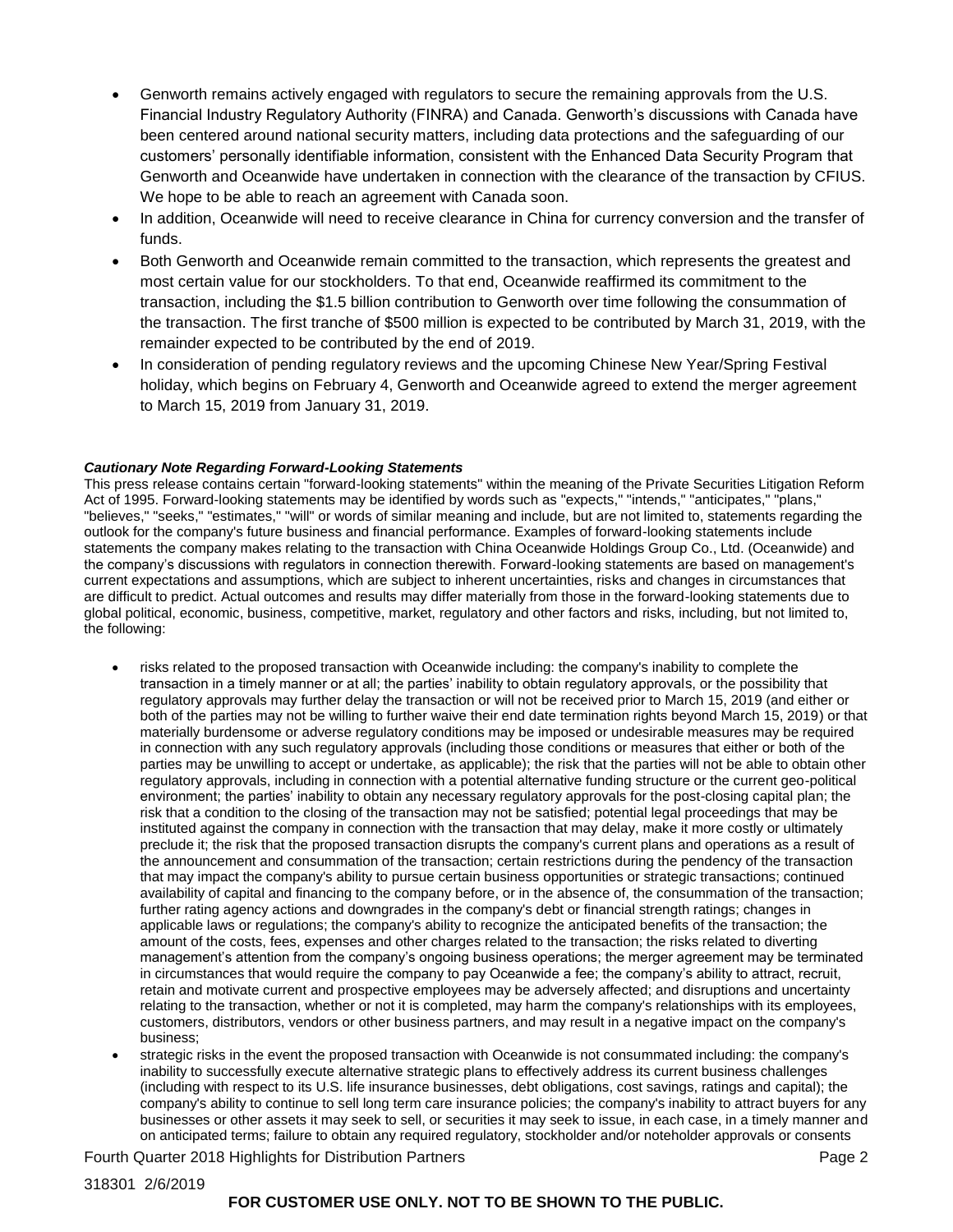for such alternative strategic plans, or the company's challenges changing or being more costly or difficult to successfully address than currently anticipated or the benefits achieved being less than anticipated; inability to achieve anticipated cost-savings in a timely manner; and adverse tax or accounting charges; and the company's ability to increase the capital needed in its businesses in a timely manner and on anticipated terms, including through improved business performance, reinsurance or similar transactions, asset sales, securities offerings or otherwise, in each case as and when required;

- risks relating to estimates, assumptions and valuations including: inadequate reserves and the need to increase reserves (including as a result of any changes the company may make in the future to its assumptions, methodologies or otherwise in connection with periodic or other reviews); risks related to the impact of the company's annual review of assumptions and methodologies related to its long term care insurance claim reserves and margin reviews, including risks that additional information obtained in the future or other changes to assumptions or methodologies materially affect margins; inaccurate models; deviations from the company's estimates and actuarial assumptions or other reasons in its long term care insurance, life insurance and/or annuity businesses; accelerated amortization of deferred acquisition costs (DAC) and present value of future profits (PVFP) (including as a result of any future changes it may make to its assumptions, methodologies or otherwise in connection with periodic or other reviews); adverse impact on the company's financial results as a result of projected profits followed by projected losses (as is currently the case with its long term care insurance business); adverse impact on the company's results of operations, including the outcome of its annual review of the premium earnings pattern for its mortgage insurance businesses; and changes in valuation of fixed maturity and equity securities;
- risks relating to economic, market and political conditions including: downturns and volatility in global economies and equity and credit markets; interest rates and changes in rates (particularly given the historically low interest rate environment) have adversely impacted, and may continue to materially adversely impact, the company's business and profitability; deterioration in economic conditions or a decline in home prices that adversely affect the company's loss experience in mortgage insurance; political and economic instability or changes in government policies; and fluctuations in foreign currency exchange rates and international securities markets;
- regulatory and legal risks including: extensive regulation of the company's businesses and changes in applicable laws and regulations (including changes to tax laws and regulations); litigation and regulatory investigations or other actions; dependence on dividends and other distributions from the company's subsidiaries (particularly its international subsidiaries) and the inability of any subsidiaries to pay dividends or make other distributions to the company, including as a result of the performance of its subsidiaries and insurance, regulatory or corporate law restrictions; adverse change in regulatory requirements, including risk-based capital; changes in regulations adversely affecting the company's international operations; inability to continue to maintain the private mortgage insurer eligibility requirements (PMIERs); inability of the company's U.S. mortgage insurance subsidiaries to meet minimum statutory capital requirements and hazardous financial condition standards; the influence of Federal National Mortgage Association (Fannie Mae), Federal Home Loan Mortgage Corporation (Freddie Mac) and a small number of large mortgage lenders on the U.S. mortgage insurance market and adverse changes to the role or structure of Fannie Mae and Freddie Mac; adverse changes in regulations affecting the company's mortgage insurance businesses; inability to continue to implement actions to mitigate the impact of statutory reserve requirements; impact of additional regulations pursuant to the Dodd-Frank Wall Street Reform and Consumer Protection Act; changes in tax laws; and changes in accounting and reporting standards;
- liquidity, financial strength ratings, credit and counterparty risks including: insufficient internal sources to meet liquidity needs and limited or no access to capital (including the ability to obtain further financing under an additional secured term loan or credit facility); future adverse rating agency actions, including with respect to rating downgrades or potential downgrades or being put on review for potential downgrade, all of which could have adverse implications for the company, including with respect to key business relationships, product offerings, business results of operations, financial condition and capital needs, strategic plans, collateral obligations and availability and terms of hedging, reinsurance and borrowings; defaults by counterparties to reinsurance arrangements or derivative instruments; defaults or other events impacting the value of the company's fixed maturity securities portfolio; and defaults on the company's commercial mortgage loans or the mortgage loans underlying its investments in commercial mortgagebacked securities and volatility in performance;
- operational risks including: inability to retain, attract and motivate qualified employees or senior management; ineffective or inadequate risk management in identifying, controlling or mitigating risks; reliance on, and loss of, key customer or distribution relationships; competition, including in the company's mortgage insurance businesses from government and government-owned and government-sponsored enterprises (GSEs) offering mortgage insurance; the design and effectiveness of its disclosure controls and procedures and internal control over financial reporting may not prevent all errors, misstatements or misrepresentations; and failure or any compromise of the security of the company's computer systems, disaster recovery systems and business continuity plans and failures to safeguard, or breaches of, its confidential information;
- insurance and product-related risks including: the company's inability to increase sufficiently, and in a timely manner, premiums on in force long term care insurance policies and/or reduce in force benefits, and charge higher premiums on new policies, in each case, as currently anticipated and as may be required from time to time in the future (including as a result of the company's failure to obtain any necessary regulatory approvals or unwillingness or inability of policyholders to pay increased premiums), including to offset any negative impact on the company's long term care insurance margins; failure to sufficiently increase new sales for the company's long term care insurance products; availability, affordability and adequacy of reinsurance to protect the company against losses; inability to

Fourth Quarter 2018 Highlights for Distribution Partners **Page 3** Australian Page 3

## **FOR CUSTOMER USE ONLY. NOT TO BE SHOWN TO THE PUBLIC.**